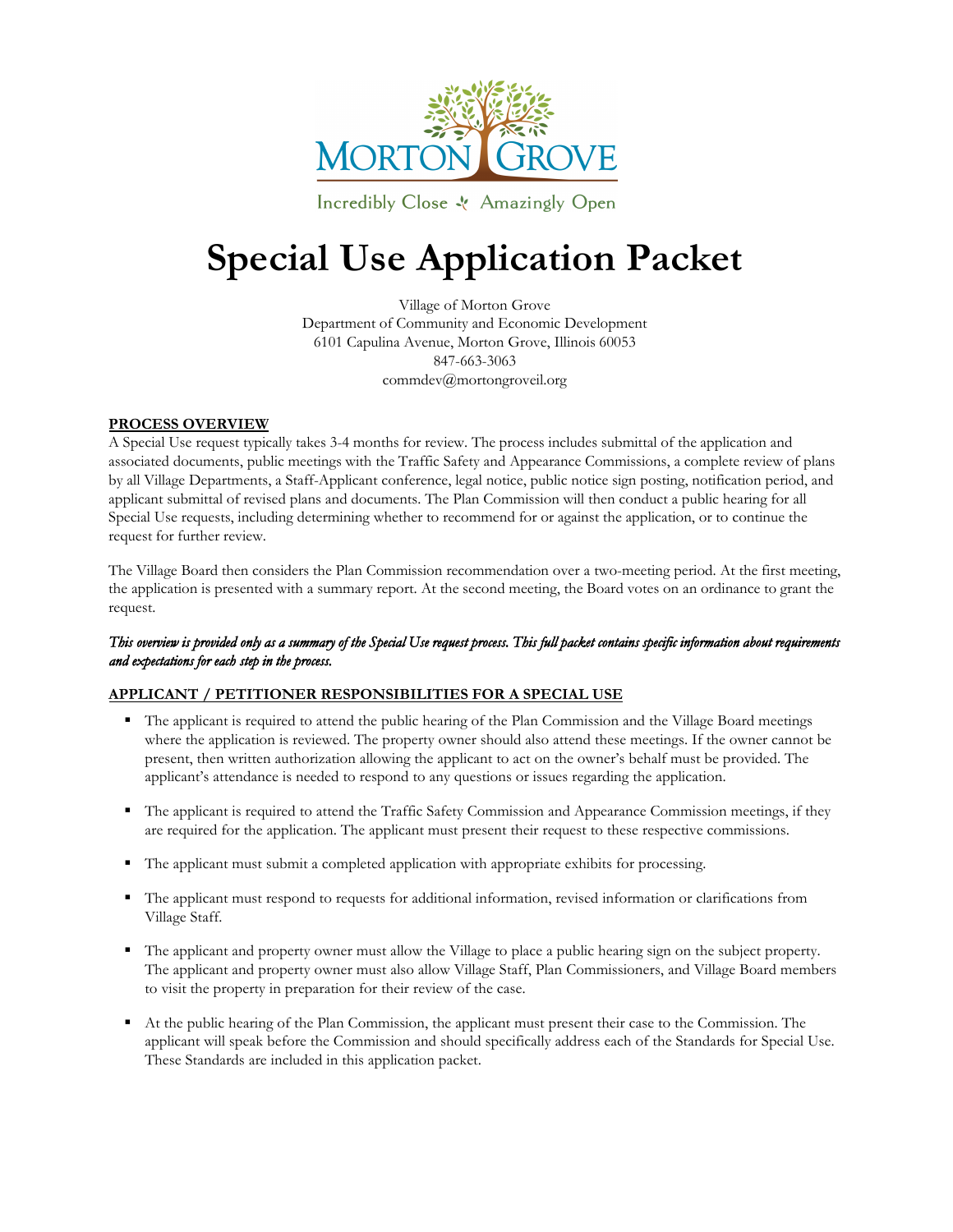#### **STANDARDS FOR SPECIAL USE**

The applicant is advised to verbally discuss the following Standards for Special Use when appearing before the Plan Commission at the Public Hearing. These are located in Section 12-16-4-C-5 of the Unified Development Code, and are listed below:

**Standards For Special Uses**: The following standards for evaluating special uses shall be applied in a reasonable manner, taking into consideration the restrictions and/or limitations which exist for the site being considered for development:

- a. **Preservation of Health, Safety, Morals, and Welfare:** The establishment, maintenance and operation of the special use will not be detrimental to or endanger the public health, safety, morals or general welfare.
- b. **Adjacent Properties:** The special use should not be injurious to the use and enjoyment of other property in the immediate vicinity for the uses permitted in the zoning district.
- c. **Orderly Development:** The establishment of the special use will not impede normal and orderly development or impede the utilization of surrounding property for uses permitted in the zoning district.
- d. **Adequate Facilities:** Adequate utilities, access roads, drainage and other necessary facilities are in existence or are being provided.
- e. **Traffic Control:** Adequate measures have been or will be taken to provide ingress and egress designed to minimize traffic congestion on the public streets. The proposed use of the subject site should not draw substantial amounts of traffic on local residential streets.
- f. **Adequate Buffering:** Adequate fencing and/or screening shall be provided to ensure the right of enjoyment of surrounding properties to provide for the public safety or to screen parking areas and other visually incompatible uses.
- g. **Conformance to Other Regulations:** The special use shall, in all other respects, conform to applicable provisions of this title or amendments thereto. Variation from provisions of this title as provided for in subsection 12-16-3:A, "Variations," of this chapter, may be considered by the plan commission and the village board of trustees as a part of the special use permit.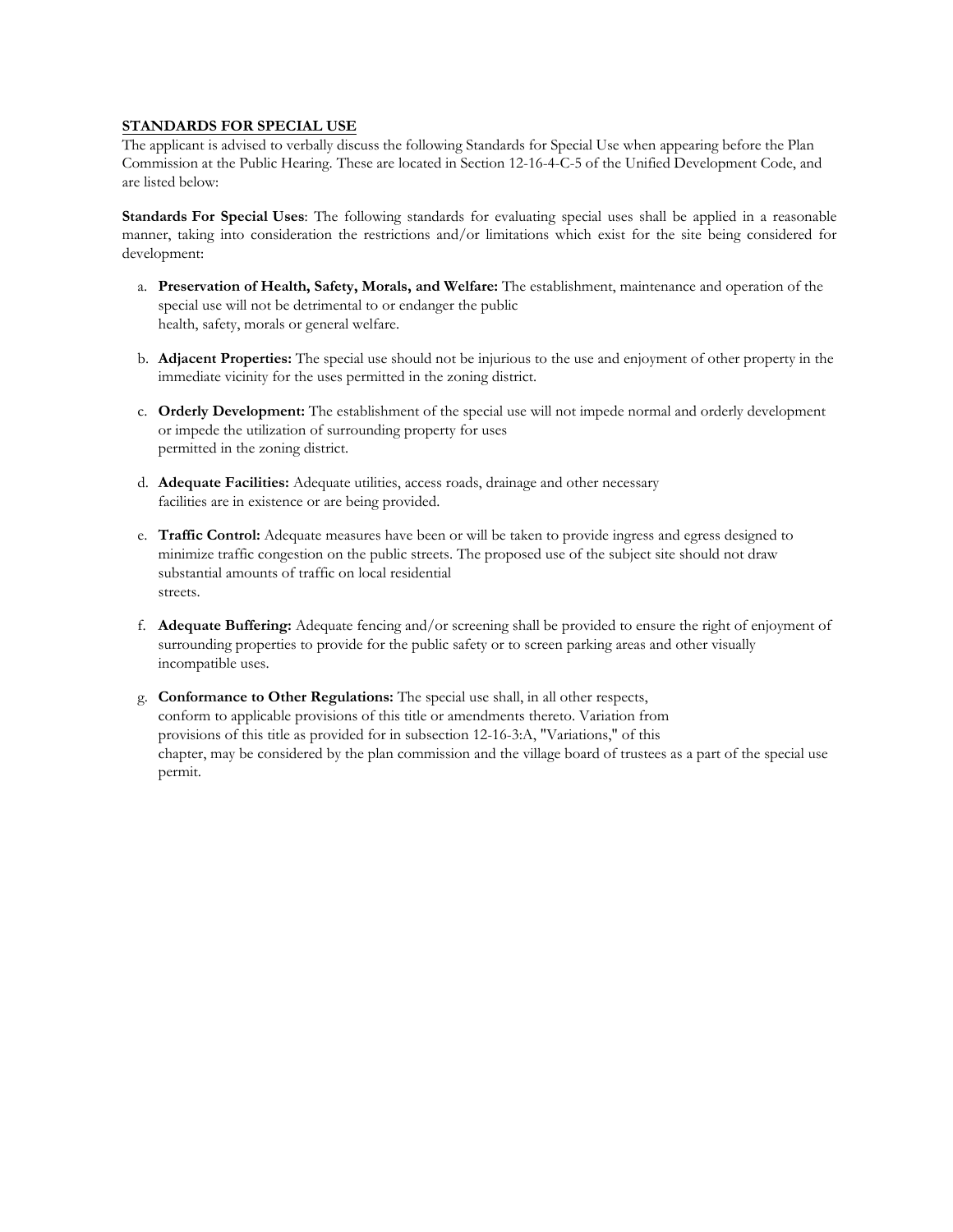#### **PRE-APPLICATION MEETING**

Applicants are encouraged to contact and meet with the Village's Department of Community and Economic Development on proposed special use requests before submitting an application. Staff is available by appointment at the Village Hall typically Monday through Friday from 8:30 a.m. to 5:00 p.m.

This initial meeting will provide the applicant with an opportunity to present a general concept

to the Village on the Special Use to be requested. This will also allow the Department time to determine what items will be required for submitting the application, and to suggest any necessary adjustments to the request. This step is important in order to save time, effort, and expense throughout the rest of the process.

#### **COMPLETE APPLICATION SUBMITTAL**

The applicant must submit a complete application to the Department to start the Special Use process, including **30** copies of each document for processing. **Additional and/or revised copies may be required at any time during the review process.** Once the application is determined to be complete, it will follow the Village's Procedural Control Schedule, which is provided in this application package.

The following items and information are a part of the Special Use application, unless otherwise specified by the Director:

- 1) Completed Special Use Application with authorized signatures, including responses to how the Special Use Standards are being met with the proposed project.
- 2) Evidence of ownership such as copy of deed, affidavit, contract purchase, or disclosure of beneficial trust (1 copy may be submitted). *Include a paid tax bill from property owner, and if tenant is applicant, a lease document*.
- 3) Written authorization from the property owner to file application and accept conditions of approval regarding the project and the property.
- 4) Current plat of survey by a registered land surveyor, showing lot lines, all existing buildings and physical features including paved areas, utility lines, easements, right of way, and other property interests.
- 5) Site plan (to scale) for proposed development, including the following:
	- a. Building location
	- b. Traffic access and circulation (traffic movement onto and around site )
	- c. Parking (stall and aisle dimensions; required parking calculations; accessible parking identified; total parking provided on site )
	- d. Site area, building area, and floor area ratio (FAR)
	- e. Impervious surface area/percentage of site area (for new projects or as required by the Village )
	- f. For new residential, numbers of units and composition
	- g. Landscaping (detailed planting plans and plant list )
	- h. Lighting (location, type of light head, wattage, and photometric analysis ).
	- i. Fire lanes
	- j. Loading dock or loading area
	- k. Site environs (showing locations and distances of all structures on adjacent properties, and uses of existing properties )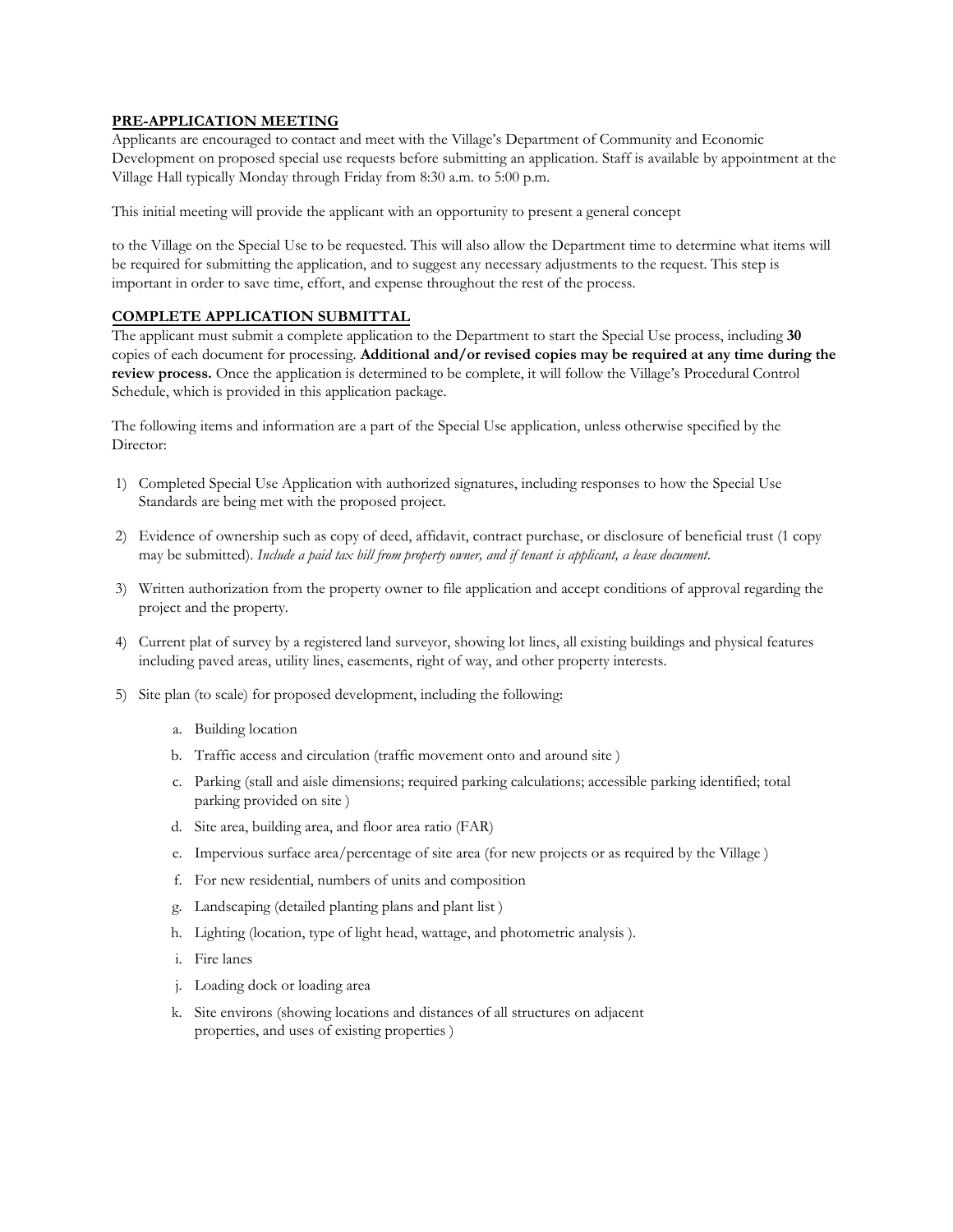- 8) Building elevations (*if required by Village; typically necessary for new construction, redevelopment, and/or building renovations*)
- 9) Floor plans.
- 10) Engineering Data (*if required by Village; typically necessary for new construction, redevelopment, and/or other changes to an existing site*)
	- a. Topography (*one-foot contour intervals or elevations on a 25 foot grid based on U.S.G.S. datum within 100 feet of parcel* )
	- b. Existing utilities (*all within 100 feet of parcel* )
	- c. Proposed utilities (*sanitary and storm sewer with placement of manholes and retention areas; water main with placement of valves and hydrants)* .
	- d. Storm water detention (*proposed facilities; calculations* )
	- e. Streets, alleys, public easements and utility rights-of-way (*location, width and names* )
	- f. Floodplain notation
- 11) Traffic and parking impact analysis
- 12) Photographs or other materials requested by City Staff.
- 13) Check(s), made payable to the Village of Morton Grove, for:
	- a. Application fee (\$500 for properties in C1, C2, CR, M1 or M2 or \$250 for properties in R1, R2 or R3).
	- b. Escrow fee for administrative processing (\$1000 for all requests).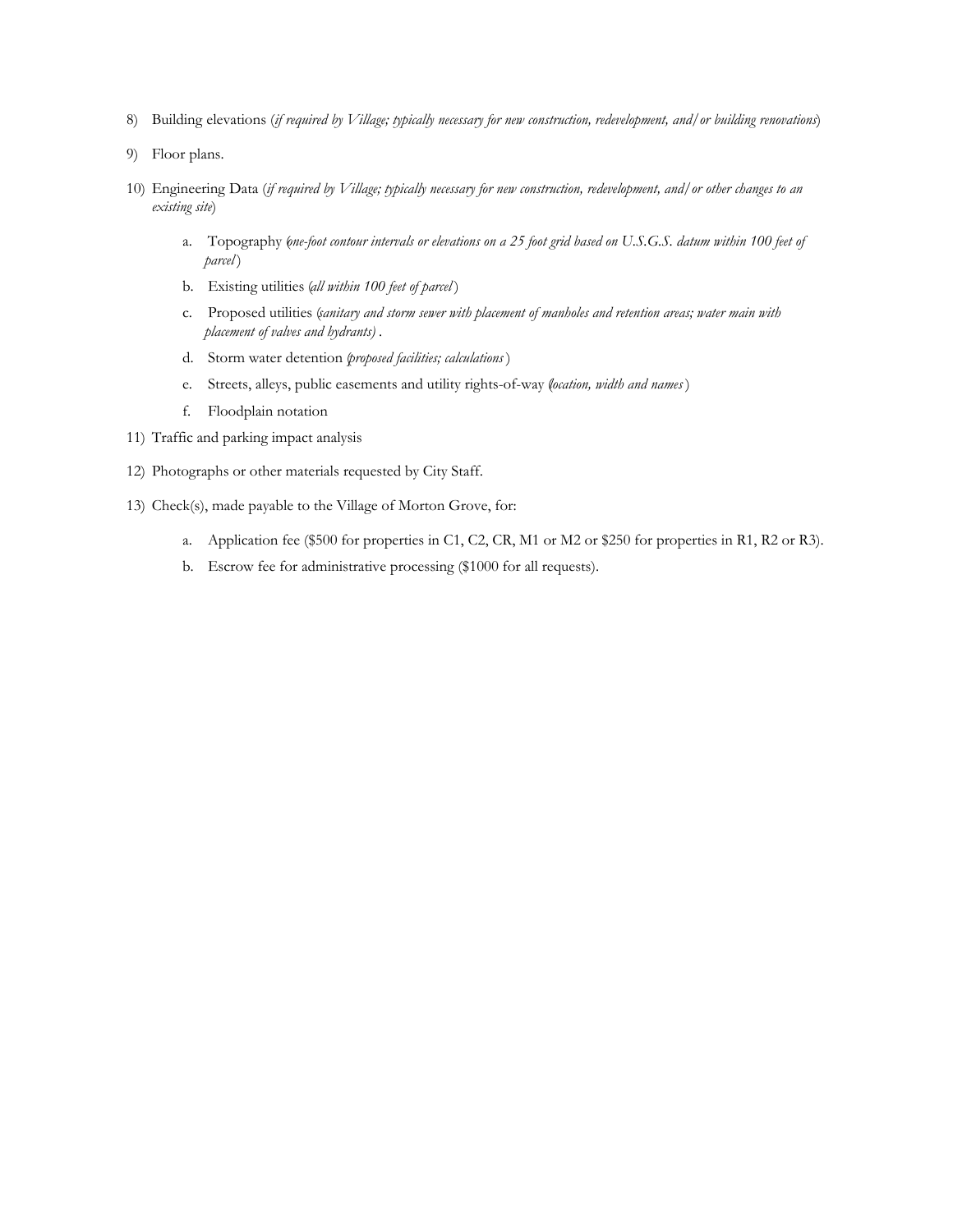#### **VILLAGE STAFF REVIEW AND STAFF/APPLICANT CONFERENCE**

Each Special Use application is distributed to various Village Departments: Building, Public Works/ Engineering, Fire, and Police, along with Community Development, for comment.

The Director or Village Staff will forward comments to the applicant generated from this review prior to the Staff/ Applicant meeting, and further discuss them with the applicant at the Staff/Applicant Conference. The Director will contact the applicant to schedule a Staff/Applicant Conference using the schedule in the Procedural Control Schedule (attached to this document).

The applicant is responsible for responding to any and all issues noted during the Village review, subject to the deadline for "Revised Materials Due" as noted in the Procedural Control Schedule.

This review process is intended to allow Village Staff the ability to review, discuss and resolve site problems and more directly communicate Morton Grove requirements to applicants. By identifying the applicable codes and ordinances through this process, costly delays from oversights or incomplete applications may be avoided. After the Staff/ Applicant Conference and all Village issues have been addressed, the case will be placed on the next available Plan Commission agenda.

#### **PUBLIC NOTIFICATIONS AND SIGNS**

As noted above, the applicant is responsible for submitting the names and addresses of property owners within 250 feet of the property.

Apart from that requirement, the Village carries out all other public notice and legal notice requirements, including the following:

- Placing a Public Notice sign on the property. The applicant must allow this sign to remain where the Village places it on the property for the duration of the planning and zoning review. The Village places these signs at least 10 days before a public hearing, and removes them sign once all Village planning and zoning review is completed.
- Publishing a legal notice in a local newspaper. The applicant should understand that the property in question will be identified publicly for their request.
- Sending notification letters to surrounding property owners. Again, the applicant should be aware that such letters are sent identifying the property, nature of request, and public hearing where anyone can speak about a request.

The Applicant should also expect Village Staff and Plan Commission members to visit the property to gather more information about the request.

**Applicants may discuss the case with Village Staff, but should NOT speak about the case with Commissioners; any violation of this can result in the case being withdrawn due to "ex parte" communications as specified by Illinois State Law.** 



**Sample Zoning Application Sign Notice**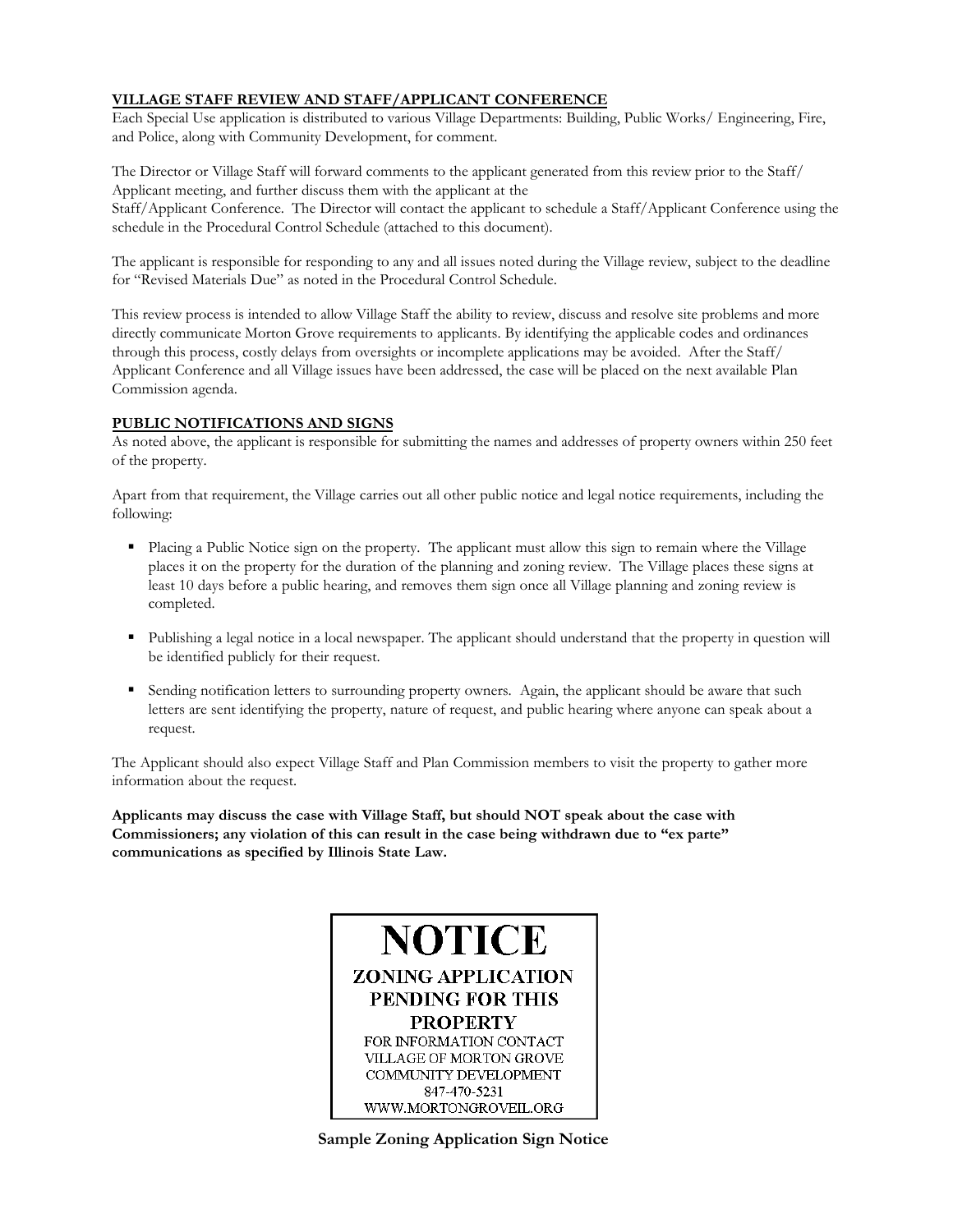#### **TRAFFIC SAFETY COMMISSION & APPEARANCE COMMISSION**

The Traffic Safety and Appearance Commission meetings are an opportunity for these Village commissions to provide a more detailed review of proposed projects, and provide recommendations for the applicant, Staff and the Plan Commission. Staff will determine whether these meetings are required for each project. At these meetings, the applicant must present their request for review, and be prepared to answer questions.

The Traffic Safety Commission focuses on traffic, parking and related topics, while the Appearance Commission's area of review is building facade design, landscaping, and signs.

#### **PLAN COMMISSION**

The public hearing is an opportunity for the Plan Commission to hear testimony from the applicant and other concerned parties regarding the Special Use request. At the public hearing of the Plan Commission:

- The applicant must be present. The owner should also be present, or have previously provided written authorization for the applicant to represent the property. The applicant's presence is required at the public hearing to respond to questions from the Commission and/or interested parties, or to respond to requests for further information. All communications and responses to questions or issues should be addressed to the Plan Commission.
- A recording secretary will be present to summarize verbal testimony provided at the public hearing.
- The applicant will speak at the Commission meeting, for the record, to present the request and to address the Standards for Special Use.

At the end of the public hearing, the Plan Commission will discuss the case and vote to recommend either approval or disapproval of the request to the Village Board. In order for the Plan Commission to recommend approval, the Commission must find that the proposed Special Use meets the standards described above.

#### **VIILLAGE BOARD**

In this final step, the Village Board will consider the information presented in the written Commission report and as presented by the Plan Commission Chair at the first of two Village Board meetings in the process. At this first meeting, the reports are presented along with the ordinance for the special use. At the next regular meeting, the Board will vote on the ordinance for the special use.

The applicant should attend these meetings, which Pre-Application are typically held the second and fourth Mondays Meeting of each month. If the ordinance is approved, it is signed by Village officials and a copy provided to **Application Filed** the applicant. The applicant then has one year with Village Staff from that approval date to begin the building process by applying for a building permit. If no **Traffic Safety Commission** Appearance Commission Meeting (If Applicable) Meeting (If Applicable) action is taken in that one-year period, the ordinance is revoked. Staff/Applicant Conference Legal and Public Notices Completed Revised Material for Planning Commission Due Plan Commission Material Delivered Plan Commission Hearing **Board of Trustees** (First Read) **Board of Trustees Approval** (Second Read)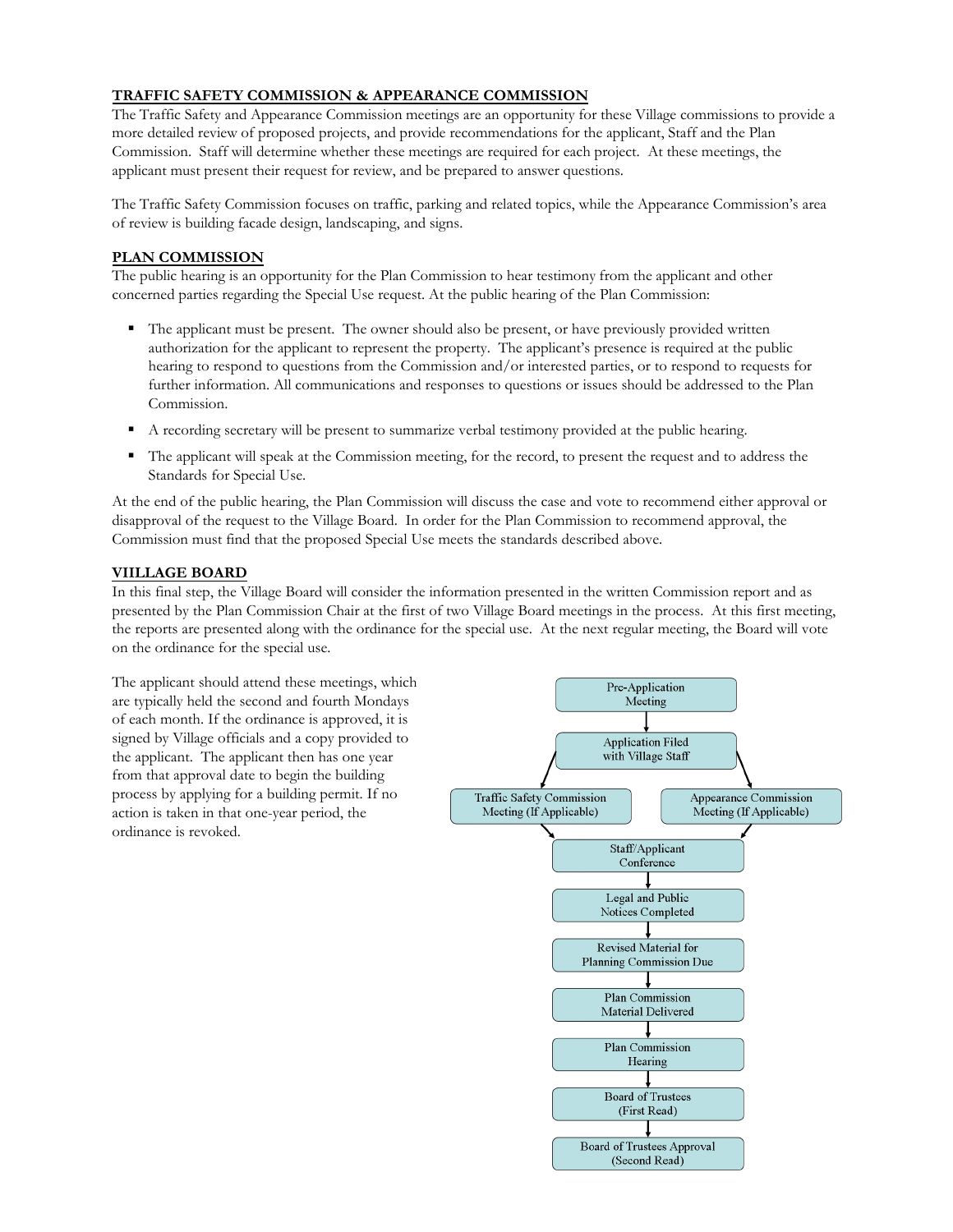

Incredibly Close - Amazingly Open

CASE NUMBER: \_\_\_\_\_\_\_\_\_\_\_\_\_\_\_\_\_\_\_ DATE APPLICATION FILED: \_\_\_\_\_\_\_\_\_\_\_\_\_\_\_\_\_

# **SPECIAL USE APPLICATION**

## **Village of Morton Grove**

Department of Community Development 6101 Capulina Avenue, Morton Grove, Illinois 60053 847-663-3063 | commdev@mortongroveil.org

| <b>APPLICANT INFORMATION</b>                                                     |  |
|----------------------------------------------------------------------------------|--|
|                                                                                  |  |
|                                                                                  |  |
|                                                                                  |  |
|                                                                                  |  |
| Applicant Phone: Work: (Comparison Library 2014) Home: (Comparison Library 2014) |  |
|                                                                                  |  |
|                                                                                  |  |
|                                                                                  |  |
|                                                                                  |  |
|                                                                                  |  |
| PROPERTY OWNER INFORMATION (IF DIFFERENT FROM APPLICANT)                         |  |
|                                                                                  |  |
|                                                                                  |  |
|                                                                                  |  |
|                                                                                  |  |
| Mobil / Other: $(\_\_\_\_$                                                       |  |
|                                                                                  |  |
|                                                                                  |  |
|                                                                                  |  |
| PROPERTY INFORMATION                                                             |  |
|                                                                                  |  |
|                                                                                  |  |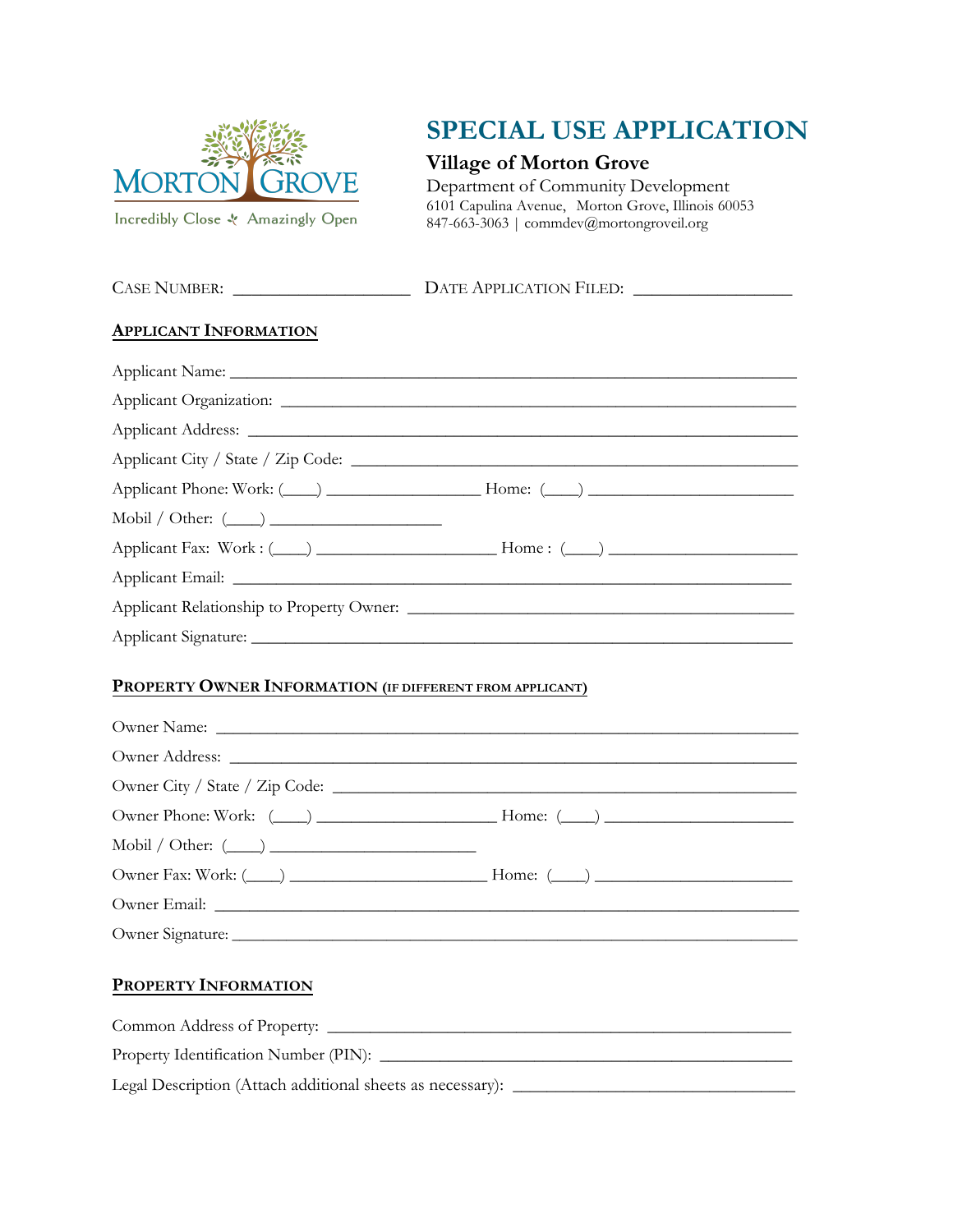#### **APPLICANT'S REQUEST (ATTACH ADDITIONAL SHEETS AS NECESSARY):**

1. Applicant is requesting a Special Use permit for \_\_\_\_\_\_\_\_\_\_\_\_\_\_\_\_\_\_\_\_\_\_\_\_\_\_\_, which is listed as a Special Use for the \_\_\_\_\_\_\_\_\_\_\_ zoning district of the Village of Morton Grove.

2. Provide responses to the seven (7) standards for Special Use as listed in Section 3.11-8 of the Village of Morton Grove Zoning Ordinance. The applicant must present this information for the official record of the Zoning & Planning Commission. The seven Special Use standards are as follows:

a. The establishment, maintenance, or operation of the Special Use will not be detrimental to, or endanger the public health, safety, morals, comfort, or general welfare; \_\_\_\_\_\_\_\_\_\_\_\_\_\_\_\_\_\_\_\_\_\_\_\_\_\_\_\_\_\_\_\_\_\_\_\_\_\_\_\_\_\_\_\_\_\_\_\_\_\_\_\_\_\_\_\_\_\_\_\_\_\_\_\_\_\_\_\_\_\_\_\_\_\_\_\_\_\_\_\_\_\_\_\_\_

 $\_$  ,  $\_$  ,  $\_$  ,  $\_$  ,  $\_$  ,  $\_$  ,  $\_$  ,  $\_$  ,  $\_$  ,  $\_$  ,  $\_$  ,  $\_$  ,  $\_$  ,  $\_$  ,  $\_$  ,  $\_$  ,  $\_$  ,  $\_$  ,  $\_$  ,  $\_$  ,  $\_$  ,  $\_$  ,  $\_$  ,  $\_$  ,  $\_$  ,  $\_$  ,  $\_$  ,  $\_$  ,  $\_$  ,  $\_$  ,  $\_$  ,  $\_$  ,  $\_$  ,  $\_$  ,  $\_$  ,  $\_$  ,  $\_$  , \_\_\_\_\_\_\_\_\_\_\_\_\_\_\_\_\_\_\_\_\_\_\_\_\_\_\_\_\_\_\_\_\_\_\_\_\_\_\_\_\_\_\_\_\_\_\_\_\_\_\_\_\_\_\_\_\_\_\_\_\_\_\_\_\_\_\_\_\_\_\_\_\_\_\_\_\_\_\_\_\_\_\_\_\_ \_\_\_\_\_\_\_\_\_\_\_\_\_\_\_\_\_\_\_\_\_\_\_\_\_\_\_\_\_\_\_\_\_\_\_\_\_\_\_\_\_\_\_\_\_\_\_\_\_\_\_\_\_\_\_\_\_\_\_\_\_\_\_\_\_\_\_\_\_\_\_\_\_\_\_\_\_\_\_\_\_\_\_\_\_  $\_$  ,  $\_$  ,  $\_$  ,  $\_$  ,  $\_$  ,  $\_$  ,  $\_$  ,  $\_$  ,  $\_$  ,  $\_$  ,  $\_$  ,  $\_$  ,  $\_$  ,  $\_$  ,  $\_$  ,  $\_$  ,  $\_$  ,  $\_$  ,  $\_$  ,  $\_$  ,  $\_$  ,  $\_$  ,  $\_$  ,  $\_$  ,  $\_$  ,  $\_$  ,  $\_$  ,  $\_$  ,  $\_$  ,  $\_$  ,  $\_$  ,  $\_$  ,  $\_$  ,  $\_$  ,  $\_$  ,  $\_$  ,  $\_$  ,

b. The Special Use will not be injurious to the use and enjoyment of other property in the immediate vicinity for the purposes already permitted, nor substantially diminish and impair property values within the neighborhood;

\_\_\_\_\_\_\_\_\_\_\_\_\_\_\_\_\_\_\_\_\_\_\_\_\_\_\_\_\_\_\_\_\_\_\_\_\_\_\_\_\_\_\_\_\_\_\_\_\_\_\_\_\_\_\_\_\_\_\_\_\_\_\_\_\_\_\_\_\_\_\_\_\_\_\_\_\_\_\_\_\_\_\_\_\_  $\_$  ,  $\_$  ,  $\_$  ,  $\_$  ,  $\_$  ,  $\_$  ,  $\_$  ,  $\_$  ,  $\_$  ,  $\_$  ,  $\_$  ,  $\_$  ,  $\_$  ,  $\_$  ,  $\_$  ,  $\_$  ,  $\_$  ,  $\_$  ,  $\_$  ,  $\_$  ,  $\_$  ,  $\_$  ,  $\_$  ,  $\_$  ,  $\_$  ,  $\_$  ,  $\_$  ,  $\_$  ,  $\_$  ,  $\_$  ,  $\_$  ,  $\_$  ,  $\_$  ,  $\_$  ,  $\_$  ,  $\_$  ,  $\_$  , \_\_\_\_\_\_\_\_\_\_\_\_\_\_\_\_\_\_\_\_\_\_\_\_\_\_\_\_\_\_\_\_\_\_\_\_\_\_\_\_\_\_\_\_\_\_\_\_\_\_\_\_\_\_\_\_\_\_\_\_\_\_\_\_\_\_\_\_\_\_\_\_\_\_\_\_\_\_\_\_\_\_\_\_\_  $\_$  ,  $\_$  ,  $\_$  ,  $\_$  ,  $\_$  ,  $\_$  ,  $\_$  ,  $\_$  ,  $\_$  ,  $\_$  ,  $\_$  ,  $\_$  ,  $\_$  ,  $\_$  ,  $\_$  ,  $\_$  ,  $\_$  ,  $\_$  ,  $\_$  ,  $\_$  ,  $\_$  ,  $\_$  ,  $\_$  ,  $\_$  ,  $\_$  ,  $\_$  ,  $\_$  ,  $\_$  ,  $\_$  ,  $\_$  ,  $\_$  ,  $\_$  ,  $\_$  ,  $\_$  ,  $\_$  ,  $\_$  ,  $\_$  ,  $\_$  ,  $\_$  ,  $\_$  ,  $\_$  ,  $\_$  ,  $\_$  ,  $\_$  ,  $\_$  ,  $\_$  ,  $\_$  ,  $\_$  ,  $\_$  ,  $\_$  ,  $\_$  ,  $\_$  ,  $\_$  ,  $\_$  ,  $\_$  ,  $\_$  ,  $\_$  ,  $\_$  ,  $\_$  ,  $\_$  ,  $\_$  ,  $\_$  ,  $\_$  ,  $\_$  ,  $\_$  ,  $\_$  ,  $\_$  ,  $\_$  ,  $\_$  ,  $\_$  ,  $\_$  ,  $\_$  ,  $\_$  ,  $\_$  ,

\_\_\_\_\_\_\_\_\_\_\_\_\_\_\_\_\_\_\_\_\_\_\_\_\_\_\_\_\_\_\_\_\_\_\_\_\_\_\_\_\_\_\_\_\_\_\_\_\_\_\_\_\_\_\_\_\_\_\_\_\_\_\_\_\_\_\_\_\_\_\_\_\_\_\_\_\_\_\_\_\_\_\_\_\_  $\_$  ,  $\_$  ,  $\_$  ,  $\_$  ,  $\_$  ,  $\_$  ,  $\_$  ,  $\_$  ,  $\_$  ,  $\_$  ,  $\_$  ,  $\_$  ,  $\_$  ,  $\_$  ,  $\_$  ,  $\_$  ,  $\_$  ,  $\_$  ,  $\_$  ,  $\_$  ,  $\_$  ,  $\_$  ,  $\_$  ,  $\_$  ,  $\_$  ,  $\_$  ,  $\_$  ,  $\_$  ,  $\_$  ,  $\_$  ,  $\_$  ,  $\_$  ,  $\_$  ,  $\_$  ,  $\_$  ,  $\_$  ,  $\_$  , \_\_\_\_\_\_\_\_\_\_\_\_\_\_\_\_\_\_\_\_\_\_\_\_\_\_\_\_\_\_\_\_\_\_\_\_\_\_\_\_\_\_\_\_\_\_\_\_\_\_\_\_\_\_\_\_\_\_\_\_\_\_\_\_\_\_\_\_\_\_\_\_\_\_\_\_\_\_\_\_\_\_\_\_\_ \_\_\_\_\_\_\_\_\_\_\_\_\_\_\_\_\_\_\_\_\_\_\_\_\_\_\_\_\_\_\_\_\_\_\_\_\_\_\_\_\_\_\_\_\_\_\_\_\_\_\_\_\_\_\_\_\_\_\_\_\_\_\_\_\_\_\_\_\_\_\_\_\_\_\_\_\_\_\_\_\_\_\_\_\_ \_\_\_\_\_\_\_\_\_\_\_\_\_\_\_\_\_\_\_\_\_\_\_\_\_\_\_\_\_\_\_\_\_\_\_\_\_\_\_\_\_\_\_\_\_\_\_\_\_\_\_\_\_\_\_\_\_\_\_\_\_\_\_\_\_\_\_\_\_\_\_\_\_\_\_\_\_\_\_\_\_\_\_\_\_

c. The establishment of the Special Use will not impede the normal and orderly development and improvement of the surrounding property for uses permitted in the district;

d. Adequate utilities, access roads, drainage and/or necessary facilities have been or are being provided;

 $\_$  ,  $\_$  ,  $\_$  ,  $\_$  ,  $\_$  ,  $\_$  ,  $\_$  ,  $\_$  ,  $\_$  ,  $\_$  ,  $\_$  ,  $\_$  ,  $\_$  ,  $\_$  ,  $\_$  ,  $\_$  ,  $\_$  ,  $\_$  ,  $\_$  ,  $\_$  ,  $\_$  ,  $\_$  ,  $\_$  ,  $\_$  ,  $\_$  ,  $\_$  ,  $\_$  ,  $\_$  ,  $\_$  ,  $\_$  ,  $\_$  ,  $\_$  ,  $\_$  ,  $\_$  ,  $\_$  ,  $\_$  ,  $\_$  , \_\_\_\_\_\_\_\_\_\_\_\_\_\_\_\_\_\_\_\_\_\_\_\_\_\_\_\_\_\_\_\_\_\_\_\_\_\_\_\_\_\_\_\_\_\_\_\_\_\_\_\_\_\_\_\_\_\_\_\_\_\_\_\_\_\_\_\_\_\_\_\_\_\_\_\_\_\_\_\_\_\_\_\_\_ \_\_\_\_\_\_\_\_\_\_\_\_\_\_\_\_\_\_\_\_\_\_\_\_\_\_\_\_\_\_\_\_\_\_\_\_\_\_\_\_\_\_\_\_\_\_\_\_\_\_\_\_\_\_\_\_\_\_\_\_\_\_\_\_\_\_\_\_\_\_\_\_\_\_\_\_\_\_\_\_\_\_\_\_\_ \_\_\_\_\_\_\_\_\_\_\_\_\_\_\_\_\_\_\_\_\_\_\_\_\_\_\_\_\_\_\_\_\_\_\_\_\_\_\_\_\_\_\_\_\_\_\_\_\_\_\_\_\_\_\_\_\_\_\_\_\_\_\_\_\_\_\_\_\_\_\_\_\_\_\_\_\_\_\_\_\_\_\_\_\_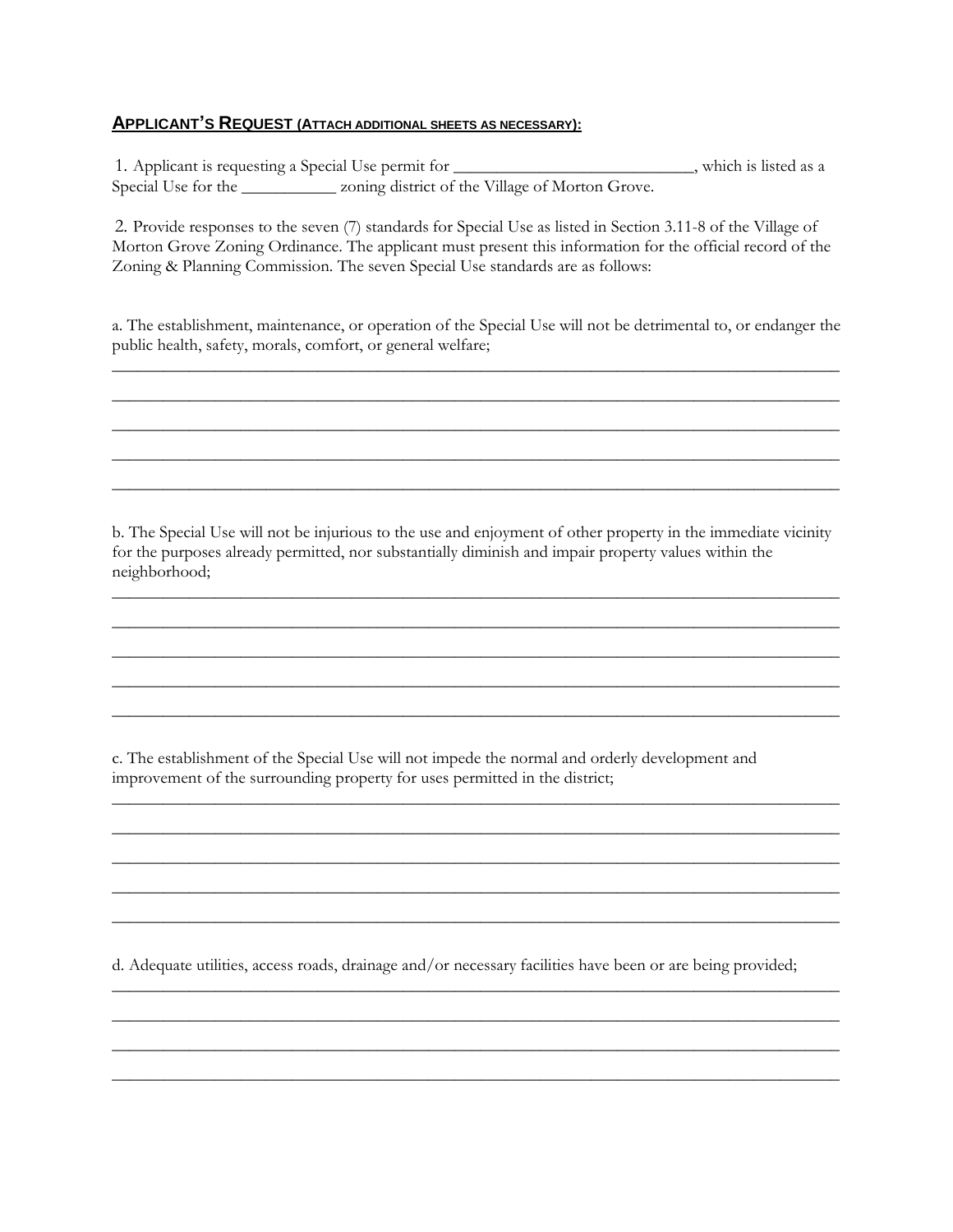e. Adequate measures have been or will be taken to provide ingress and egress so designed as to minimize traffic congestion in the public streets;

f. The proposed Special Use is not contrary to the objectives of the current Comprehensive Plan for the Village of Morton Grove; and

g. The Special Use shall, in all other respects, conform to the applicable regulations of the district in which it is located, except as such regulations may, in each instance, be modified pursuant to the recommendations of the Commission.